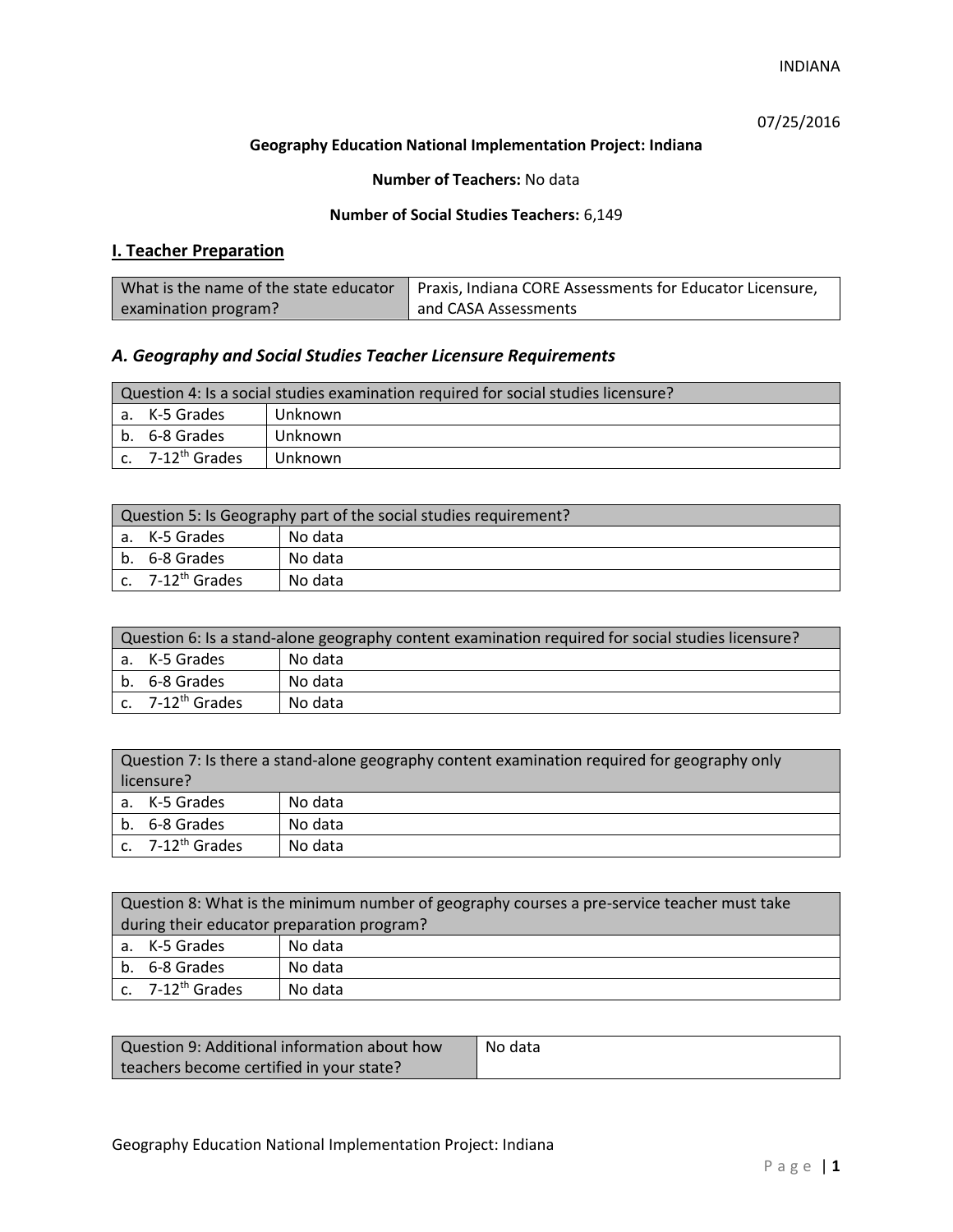# *B. Professional Development*

| Question 10: Can in service teachers receive<br>certification credit for professional<br>development courses or programs in<br>geography? | Unknown                                                                                      |
|-------------------------------------------------------------------------------------------------------------------------------------------|----------------------------------------------------------------------------------------------|
| Question 11: Does the state education agency<br>(SEA) provide professional development in<br>geography?                                   | Yes, but professional development is offered<br>independent from the state education agency. |

# **II. Curriculum**

| Question 15: What is the name of the state<br>standards?              | Indiana Academic Standards                  |
|-----------------------------------------------------------------------|---------------------------------------------|
| Question 16: How are the state standards<br>presented by grade level? | No data                                     |
| Question 17: When were the standards last<br>revised?                 | Last 2 years                                |
| Question 18: Are there plans for revision to<br>the state standards?  | Within 5 years                              |
| Question 19: Is geography included in the<br>state standards?         | No data                                     |
| Question 20: How are the geography<br>standards organized?            | Geography standards are organized by strand |
| Question 21: What framework and/or<br>documents were used?            | No data                                     |

# **Question 22: What general topics are included?**

No data

| Question 23: What is the total number of credit | 20 credit hours |
|-------------------------------------------------|-----------------|
| hours required for high school graduation?      |                 |
| Question 24: What is the total number of social | 3 credit hours  |
| studies credit hours required for high school   |                 |
| graduation?                                     |                 |
| Question 25: What is the total number of        | 9 credit hours  |
| geography credit hours required for high school |                 |
| graduation?                                     |                 |

| Question 26: What geography courses will students typically experience? |                              |         |
|-------------------------------------------------------------------------|------------------------------|---------|
|                                                                         | a. K-5 Grades                | No data |
|                                                                         | b. 6-8 Grades                | No data |
|                                                                         | c. 7-12 <sup>th</sup> Grades | No data |